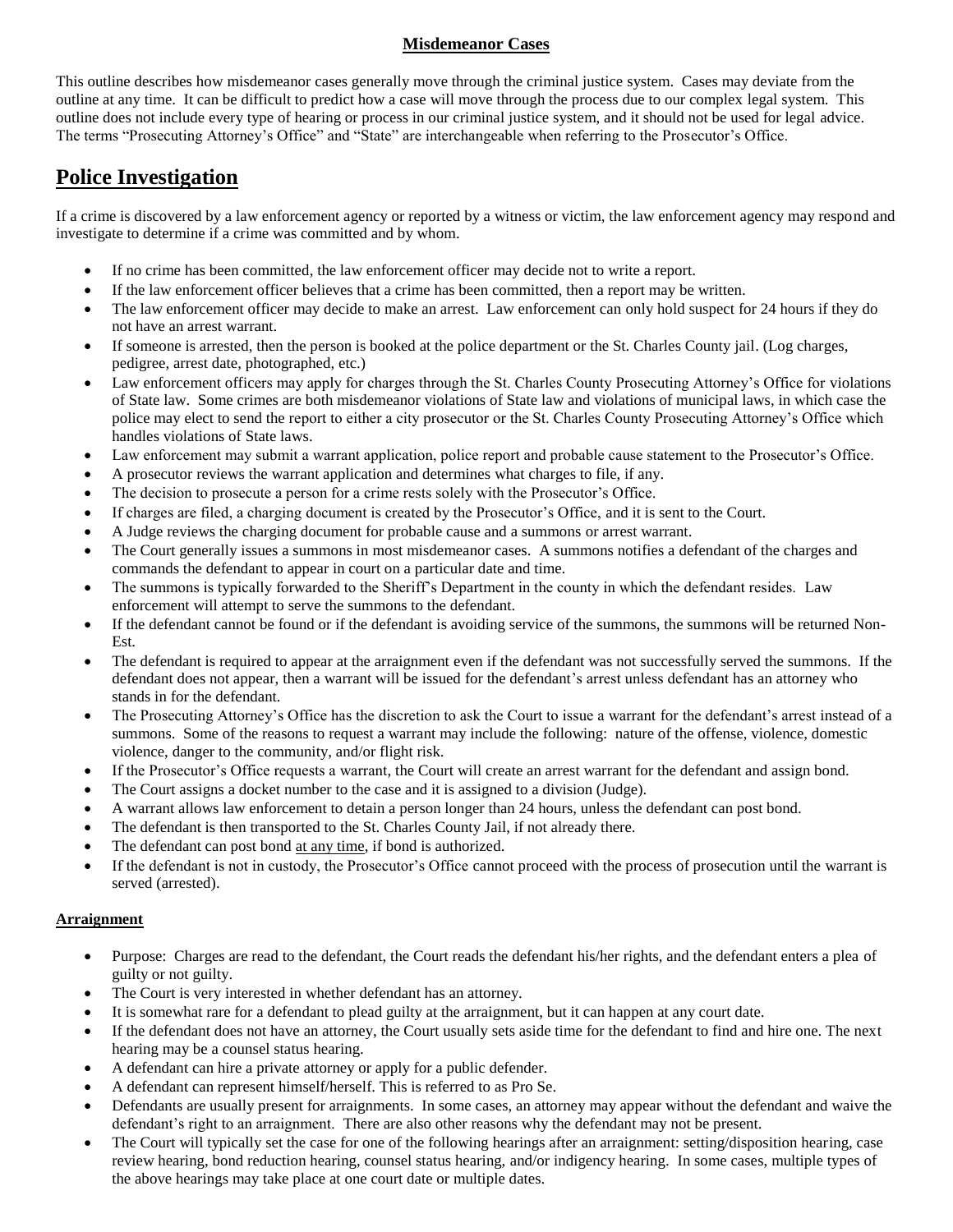If the defendant is in custody, it is common for the Judge to arraign the defendant in the county jail or arraign the defendant in court via video system in the County Jail or State Prison.

### **Case Review Hearing**

- Purpose: A case review hearing is a very generic term for describing a court date, and it is often used to describe a lot of different scenarios. The Court will usually set a case review hearing if it needs to review the status of the case.
- The Court will often set this court date when a defendant is arrested due to a warrant it issued. Once arrested, the Court will often set this court date a few to several days into the future to start the case moving through the system. The Court will often check if the defendant has an attorney. If the defendant does not have an attorney, the court will usually set the case for a counsel status hearing.

## **Bond Reduction Hearing or Bond Hearing**

- Purpose: If a defendant is unable to post bond, then the defendant/defense attorney can ask the Judge to reduce the bond or change conditions of the bond.
- A defendant or defendant's attorney makes arguments for lowering the bond.
- A prosecutor will give arguments for why the bond should stay the same, whether the bond should be increased, or consent to the bond reduction.
- At a bond reduction hearing, the Judge will consider the following: the nature of the crime, whether the defendant is a flight risk, whether the defendant has ties to the community, and/or other relevant information.
- The victim may be able to give a victim impact statement concerning the bond reduction depending on the type of crime and whether the victim has returned a written request for be notified and to invoke his or her victims' rights.
- The Judge makes the final decision about the defendant's bond.
- The Judge could release the defendant on his/her own recognizance. This means the defendant is not required to post any monetary bond up front.
- Friends or family members could come up with the money or property to post bond.
- The defendant can hire a bondsperson to post the bond for a fee, if allowed by the Court.
- Some bonds may be cash only, in the defendant's name only, or allow a defendant to post ten percent of the bond.
- Depending on the type of crime, the Prosecutor's Office may receive less than 24 hour notice or no notice at all of a request for bond reduction.
- Defendants/defense attorneys can request a bond reduction at any point in the process or multiple times.

## **Counsel Status Hearing**

- Purpose: The Judge gives the defendant time to obtain an attorney.
- The defendant is required to appear before the Court and give the Court the status of counsel.
- If the defendant has counsel, the defense attorney will enter into the case. This is referred to as an entry of appearance. Typically, the defendant is not required to appear, if counsel has been obtained.
- If the defendant does not appear and no counsel appears, the Court may issue an arrest warrant for the defendant.
- If the defendant does not have an attorney, the defendant may ask for more time to seek counsel.
- Judges have the discretion to give more time to the defendant. A case may be set several times for a counsel status hearing before an attorney is obtained by the defendant.
- If the defendant cannot afford an attorney, the defendant may apply for a public defender.
- If the defendant does not meet the selection criteria for a public defender, the defendant may ask for an indigency hearing.
- An indigency hearing is an appeal to the Judge, asking the Judge to order the Public Defender's Office to represent the defendant.
- Generally speaking, if the defendant has a job, property, or assets, the public defender system will turn down a defendant.
- A counsel status hearing may take place at any time during the legal process. For example, the defendant's attorney may withdraw from a case due to a conflict, nonpayment for services, or for other reasons.
- It should be noted that a defense attorney can withdraw at almost any point in the case at the discretion of the Judge.
- If the defendant fails to hire an attorney in a reasonable time, the Court could rule the defendant waived his or her right to an attorney.

#### **Setting and/or Disposition**

- Purpose: Setting and/or disposition is a very generic term for describing a court date, and it is often used to describe a lot of different scenarios. The case eithers ends or it is set for a new court date. "End" can be defined as the following: defendant pleads guilty, charges are dropped, or the case is dismissed by the Court.
- The setting and/or disposition is one of the most common court dates.
- The defendant may or may not be present at a setting/disposition.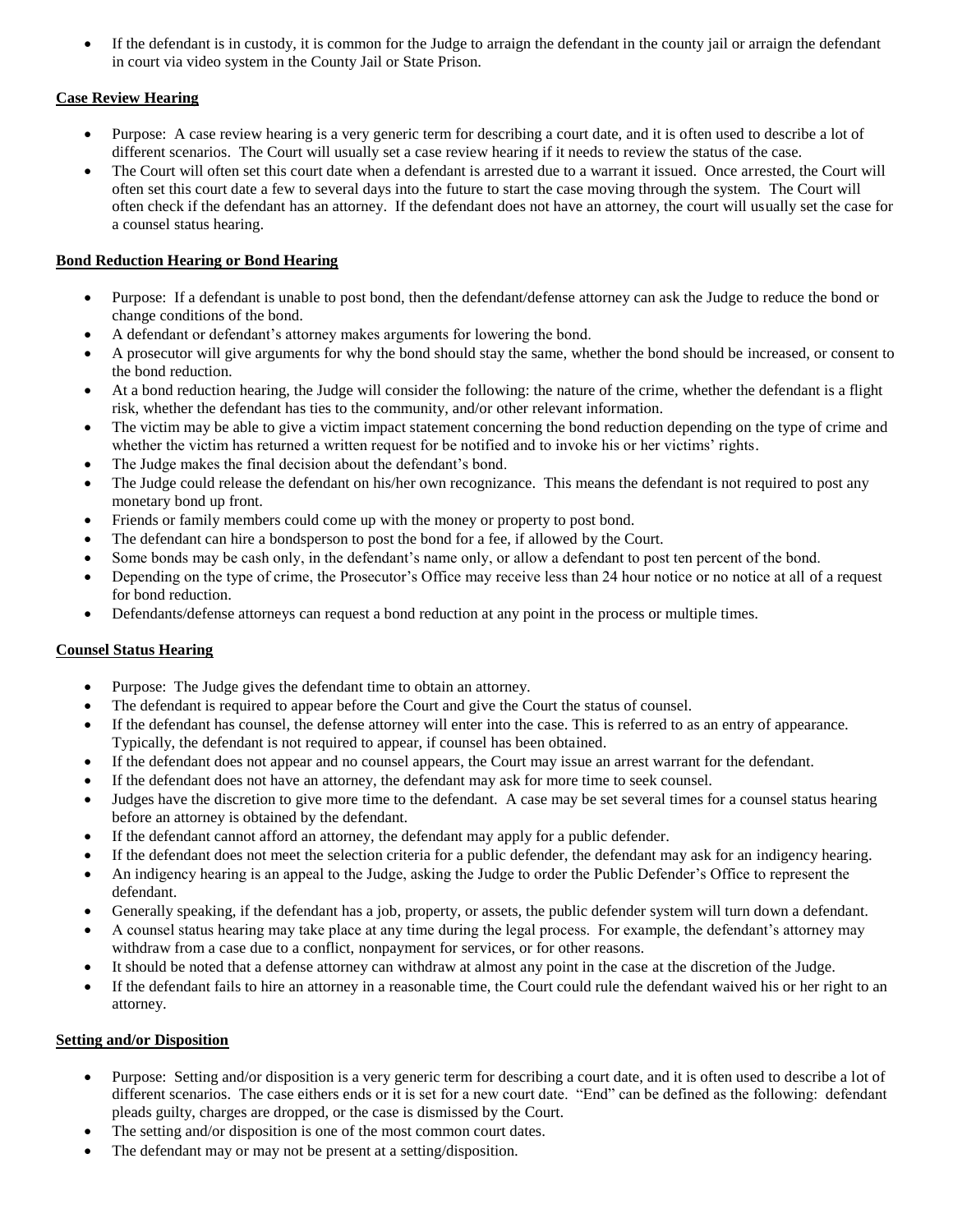## **Motions**

- Purpose: The Judge sets aside time for both sides to file and argue legal issues before the Court.
- The Court will often set a motions hearing date, if the case is set for trial.
- Both the prosecutor and defense may file motions to resolve various legal issues before the trial.
- Generally, motions are filed to suppress evidence, statements, witnesses, and/or identifications.
- The defendant may or may not be present at the motions hearing.
- It is possible that a defendant could plead guilty at a motions hearing.

## **Bench Trial/Jury Trial**

- Jury Trial Purpose: A hearing before a jury and the jury determines if the defendant is guilty or not guilty. Both prosecutors and defense have the opportunity to present arguments, evidence, and witnesses.
- Bench Trial Purpose: A hearing before a judge and the judge determines if the defendant is guilty or not guilty. Both prosecutors and defense have the opportunity to present arguments, evidence, and witnesses.
- The State must prove there is proof beyond a reasonable doubt that the defendant committed a specific crime or crimes. As a result, the State must present evidence. The defense is not required to present a case or make arguments at a trial.
- If a Judge sets the case for a trial, it does not mean that a trial will take place. Cases are often set for a trial a few times before the trial actually takes place. If there are multiple trials scheduled for a certain date, older cases often get the priority setting. Other factors can also determine which case will get a priority setting.
- The defendant has the right to ask for a jury or bench trial despite the evidence in the case. However, very few cases end in a jury trial. Bench trials are much more common with misdemeanor cases than jury trials.
- The defendant could plead guilty on the trial date or even during the trial.
- A jury trial can last anywhere from one day to several months. Most jury trials last a few days to a week. Most bench trials only last a few hours. Bench trials could last a couple of days in rare circumstances.
- The basic stages of a trial include the following:
	- o Jury Selection/Voir Dire The prosecutor and defense are allowed to ask potential jurors a range of questions relating to the law and the case. In the end, 12 jurors are selected to hear the case. This is not necessary in a bench trial because the judge determines if the defendant is guilty or not guilty.
	- o Opening Statements The prosecutor and defense have the opportunity to give statements about what the parties intend to present during the trial.
	- o Presentation of Evidence Both sides have the opportunity to present legally relevant evidence and testimony.
	- o Closing Arguments Both sides have the opportunity to summarize and give arguments about evidence that was presented in trial
	- o Jury Instructions The Judge gives the jury an important set of documents that aide the jury in its deliberations. The instructions give the jury the statutory elements and defines various legal terms such as proof beyond a reasonable doubt. This stage is not needed in a bench trial because the judge knows the law.
	- $\circ$  Jury deliberations The jury discusses the case, reviews the jury instructions and determines if the defendant is guilty or not guilty of the crime(s). In a bench trial, the judge deliberates. In bench trials, the judge could return the verdict immediately. The judge can also take the case under advisement and deliver a verdict in a few days to a few weeks.
	- Verdict The verdict is the final decision of whether the defendant is guilty or not guilty. All 12 jurors must agree on the verdict. If the verdict is not unanimous, the case will end in a mistrial, and the State has the option of retrying the case on a future date with a new jury. In a bench trial, the judge returns the verdict.
- Some jury trials are referred to as bifurcated. In certain cases, when a jury returns a guilty verdict, a sentencing phase takes place. The jury recommends a sentence to the Judge after evidence is presented to the jury by prosecutors and the defense.
- In non-bifurcated trials, the Judge decides sentencing after evidence is presented to the Judge by prosecutors and the defense.
- Defendants can waive their right to a jury trial and request a bench trial. In a bench trial, the Judge determines if the defendant is guilty or not guilty.

#### **Pleading Guilty in a Misdemeanor Case.**

- Most defendants plead guilty. However, the defendant has a right to a jury or bench trial.
- Predicting a guilty plea on a misdemeanor case can be difficult because the defendant can plead guilty at any court date.
- A case may be set several times before the defendant decides to plead guilty.
- The Judge can only accept a guilty plea if the Judge believes there is proof beyond a reasonable doubt that the defendant committed a crime(s).
- In most cases, the defendant is pleading guilty to an agreed upon sentence.
- The defendant will either be sentenced on the date of the plea hearing or a sentencing hearing, which may take place on a later date. In misdemeanor cases, the defendant is almost always sentenced on the day the defendant pleads guilty.
- The defendant can plead guilty with an open sentence or against the recommendation. This means the defendant is going to let the Judge decide on the sentence.